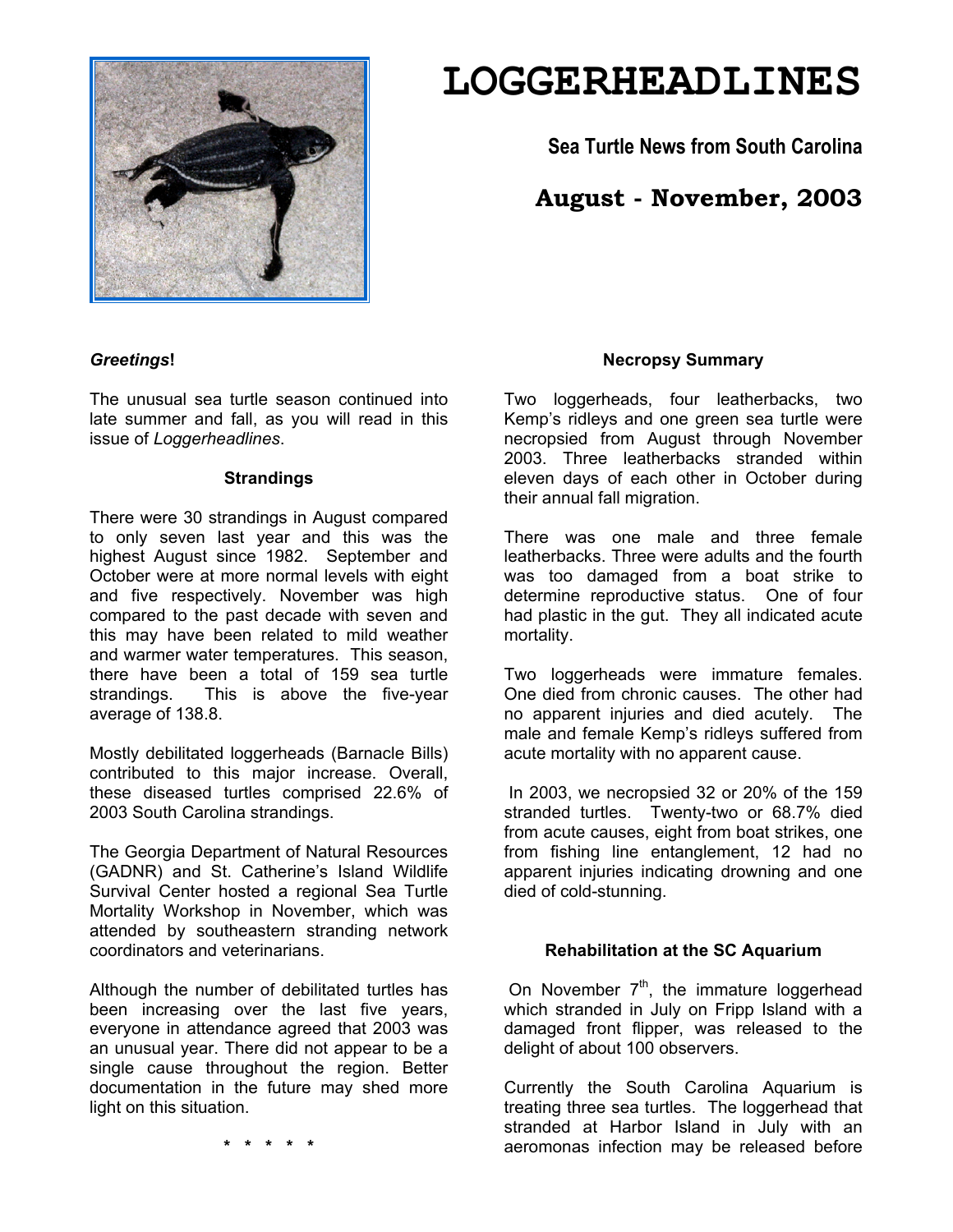the end of the year, but in warmer waters offshore.

The aquarium veterinarian and staff have worked hard to isolate the specific ailment, which may be regenerative anemia, in the lethargic and anemic loggerhead from Hilton Head. The juvenile green, which has been in rehabilitation since March, may stay at the aquarium over the winter.

#### **Nesting News**

#### **Hilton Head Island**

We had a nest laid on September  $17<sup>th</sup>$  and it may possibly be that of a green turtle. We participated in the sex determination study with Duke and Florida Atlantic Universities with 80 hatchlings sent to Beaufort, North Carolina. We look forward to the results in the spring. The beach matting that was installed to allow handicap access did not seem to affect the turtles in any way. In fact, we did not log one interaction between a nesting female and the mats all summer long. – *Kim Washok Jones* 

# Folly Beach

Bob Neville was on his pre-dawn rounds when he discovered at least 30 tracks leading from the center of a nest to the ocean. When he looked back at the nest, he was very surprised to see a hatchling looking back, then another and one more. When the inventory was made three days later, a total of 67 leatherback hatchlings had made it to the sea. Thanks to Bob, we can share the event through his photos and video. – *Carole Bennett*

#### Sullivan's Island and Isle of Palms

Since April our project has reported 28 strandings. Most of these occurred on the harbor end of Sullivan's Island. Four were leatherbacks that were necropsied on the beach. Three were Kemp's ridleys, two were green turtles and the remaining 19 were loggerheads. We collected tissue biopsies from

all 13 of the loggerheads that stranded after June 1<sup>st</sup> for the genetics study. – **Mary Pringle** 

# South Island

My most memorable experience this summer was when I found a female who had crawled up on a dune then flipped off it landing four feet below on her carapace. She must have been lying there for about three hours when I found her and righted her. She seemed to be in fine health as she headed back to the water, but I don't think she was too pleased with her visit to South Island. – *Laura Mills*

# Pritchards Island

Pritchards Island staff and visitors tagged a total of 43 nesting females for the 2003 season. The staff would like to thank the more than 500 program participants that assisted with the project this year. – *Amber VonHarten*

# Hunting Island State Park

We saw an increase in nesting, up to 67 nests, the highest number since 1995. Our newly renourished area near South Beach showed a dramatic increase in activity over last year. We had one nesting in that zone last year and 27 this year! – *Amanda Howard* 

#### **South Carolina Marine Turtle Conservation Program Web Site**

The South Carolina Marine Turtle Conservation Program web site provides extensive information about the program, news and events, and research. It also provides resources to our South Carolina Sea Turtle volunteers.

We try to include new items at regular intervals, so visit soon and often at http://www.dnr.state.sc.us/marine/turtles.

**\* \* \* \* \***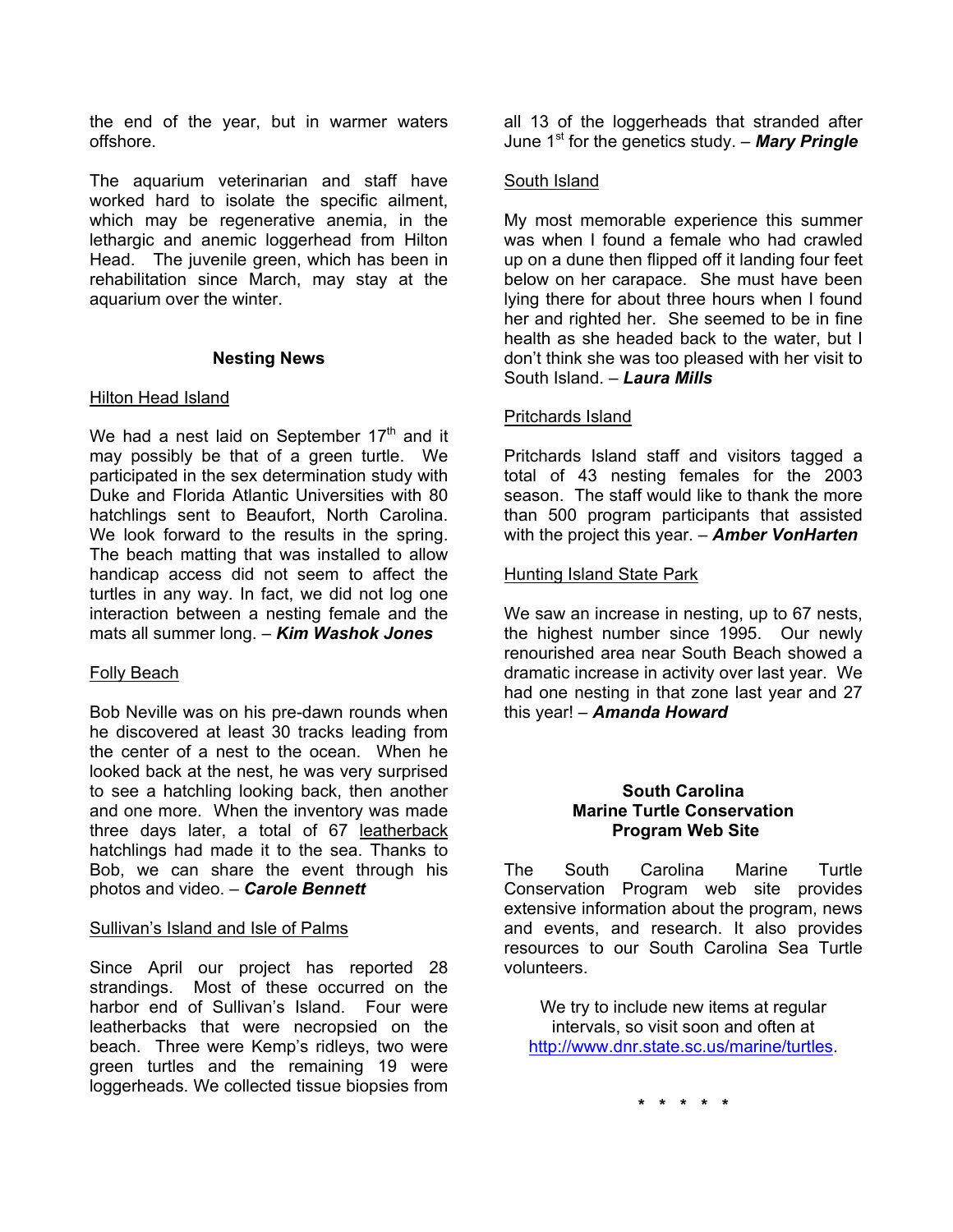#### **Nesting Update**

Nesting numbers are complete for this season. All but three beaches had increases in nesting over last season, but unlike Georgia, most were at or below the 1999 season.

| <b>Thru 10/31</b>                       | 1999  | 2002  | 2003  |
|-----------------------------------------|-------|-------|-------|
| Myrtle Beach S. P.                      | 5     | O     | 5     |
| Huntington Beach S. P.                  | 14    | 7     | 19    |
| S.C.U.T.E.                              | 101   | 77    | 100   |
| South Island                            | 166   | 89    | 101   |
| Cape Island                             | 1,256 | 702   | 836   |
| Lighthouse Island                       |       | 176   | 314   |
| Dewees Island                           | 14    | 20    | 14    |
| Sullivans/Isle of Palms                 | 39    | 41    | 35    |
| <b>Folly Beach</b>                      | 54    | 42    | 50    |
| Kiawah Island                           | 262   | 191   | 225   |
| Seabrook Island                         | 27    | 32    | 34    |
| Botany Bay Isl & Plan                   | 303   | 157   | 269   |
| Edingsville Beach                       | 61    | 54    | 62    |
| Edisto Beach S. P.                      | 63    | 60    | 87    |
| Edisto Beach                            | 137   | 94    | 63    |
| Harbor Island                           | 66    | 34    | 47    |
| Hunting Island                          | 55    | 49    | 67    |
| Fripp Island                            | 40    | 24    | 54    |
| Pritchards Island                       | 134   | 94    | 124   |
| <b>Hilton Head Island</b>               | 218   | 170   | 173   |
| <b>TOTAL</b>                            | 3,015 | 2,144 | 2,679 |
| Note: 2003 does not include 2 Dc nests. |       |       |       |

#### **Regional News**

# North Carolina

**Dr. Matthew Godfrey,** North Carolina Sea Turtle Coordinator, reports the nesting season is over, although a few late nests are still incubating on two beaches. There were 769 confirmed loggerhead nests laid in the 2003 season. There was also one nest laid by a Kemp's ridley and one by a leatherback. There have been more than 420 stranded turtles observed in North Carolina this year and more are anticipated as inshore winter waters continue to cool.

All four nesting female loggerheads that were outfitted with satellite tags continue to transmit information about their whereabouts. Three of the four appear to be moving south after spending late summer and most of the fall in waters north of Cape Hatteras. Details on an ongoing satellite telemetry project involving nesting female loggerheads from Bald Head Island can be found at this web site: www.seaturtle.org/tracking

# Georgia

**Mark Dodd**, Georgia Sea Turtle Coordinator, reports that during late October and November they documented an unusually high number of stranded leatherbacks on Georgia beaches (n=6). Four adult loggerheads also stranded during the same period. Necropsies indicated turtles were healthy and actively foraging prior to death suggesting interactions with a commercial fishery. As a result of high stranding rates, they conducted two aerial surveys to determine the distribution of leatherbacks and shrimp trawlers. High densities of leatherbacks were observed within three nautical miles of the beach. Several large Gulf of Mexico-type shrimp trawlers were also seen during the survey. On November 17, Georgia DNR Law Enforcement boarded two of these Gulf trawlers near the Brunswick Ship Channel to check TED compliance. Numerous violations were documented. In fact, all eight TEDs had opening sizes that were too small and two of the TED openings were sewn partially closed.

Reports from nesting projects indicated loggerhead turtles deposited a record number of nests on Georgia beaches in 2003. Cooperators located 1,498 nests topping the previous 15-year record of 1,417 nests set in 1999. Long-term loggerhead nesting trends from three representative islands (Wassaw, Blackbeard and Little Cumberland) show a 1% annual decline over 30 years. The 2003 nest total is not likely to significantly change the long-term trend. Two leatherback nests on St. Catherine's and Cumberland islands were confirmed during the summer of 2003.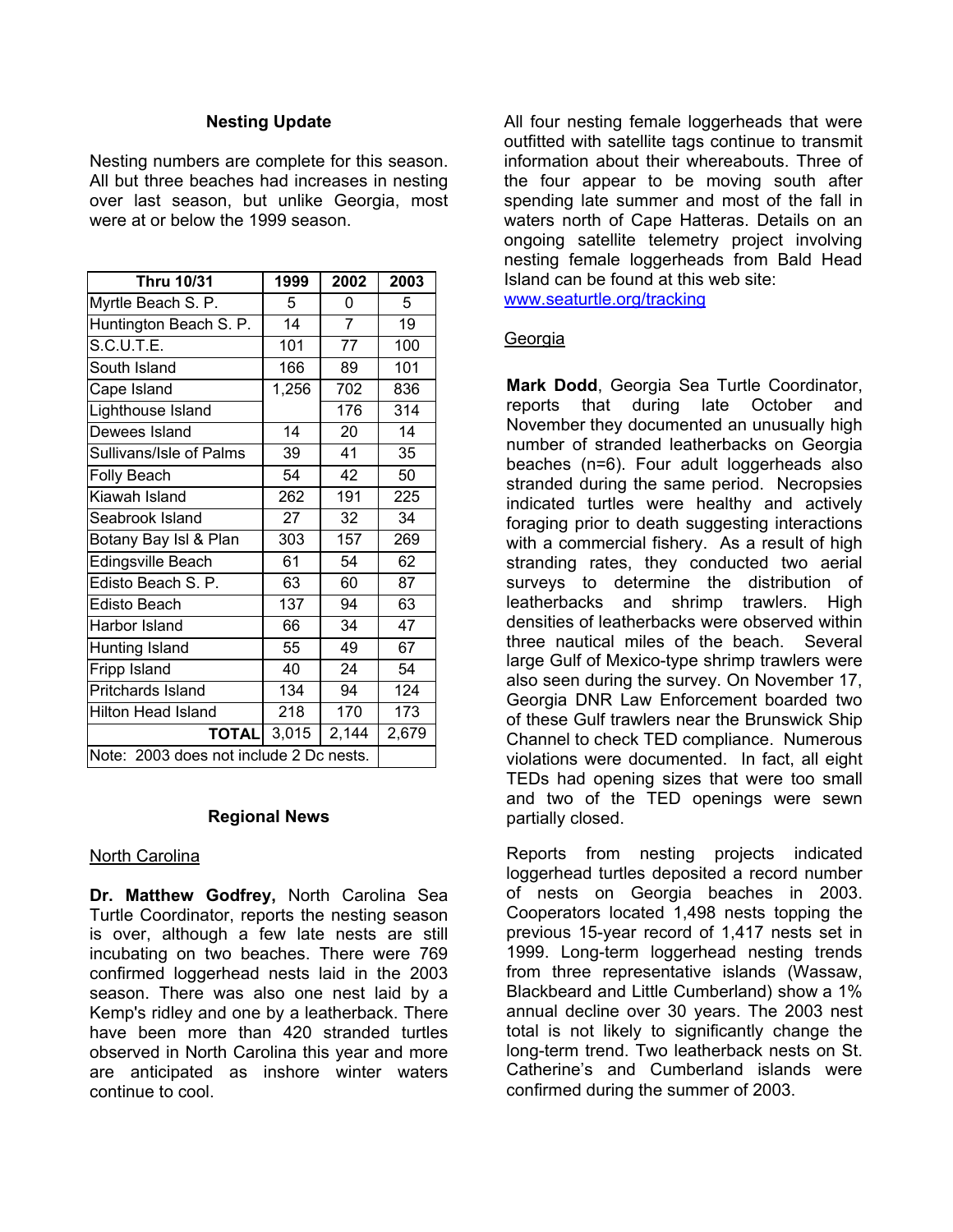# Florida

**Dr. Allen Foley**, Florida state stranding coordinator, reports 1765 dead or debilitated sea turtles, not including 70 cold stunned turtles and 12,865 hatchlings that were affected by cold water upwelling during the summer. This is the worst year since 1980. Our previous record was 1351 strandings in 2001.

Loggerhead strandings are almost double the average and this is a record year. Green turtle strandings have increased almost 70% over the average and this is also a record year. We've had almost 350 live strandings, also a new record.

Along the Atlantic coast, we've seen twice the number of emaciated turtles (22% this year versus the 11% average). The increase of apparent disease is probably responsible for increased strandings along the Atlantic. Increased strandings along southwest Florida is speculated to be from a persistent and extensive red tide.

Increased strandings in northwest Florida was mostly attributable to shrimping because they coincided with shrimping season during late April and early May. Several turtles were mutilated with their heads and flippers cut off.

#### Other News

A new book entitled *Loggerhead Sea Turtles* is now available from the Smithsonian Institution Press (www.sipress.si.edu or 1-800-233-4830). The editors of this book are Alan B. Bolten (Archie Carr Center for Sea Turtle Research, University of Florida) and Blair E. Witherington (Florida Marine Research Institute, Florida Fish and Wildlife Conservation Commission).

The book brings together international experts to compile the knowledge of loggerhead biology and conservation, and sets the stage for future ecological, biological, and conservation research. Highly detailed

coverage includes diet, growth, nesting, migration, habitat selection and conservation.

#### Recovery Team News

Don't forget you can review drafts of the new Loggerhead Recovery Plan at this web site http://northflorida.fws.gov/SeaTurtles/loggerhe ad-recovery/default-loggerhead.htm --*Sandy MacPherson*, National Sea Turtle Coordinator with the U.S. Fish and Wildlife Service.

# **Research**

Satellite Tracking of Nesting Loggerheads

# 2002

Jessamine, a 2002 satellite instrumented turtle, has surprisingly resurfaced (no pun intended). Jessamine was last heard from on May 11, 2003 when she was returning to her summer/fall foraging area off of Assateague National Seashore. Since October 19, 2003, we have been receiving signals from her. Both Jessamine and Celeste have been very interesting turtles to monitor because they returned to their summer/fall foraging areas. If we continue to hear from Jessamine, we may be able to follow her migration back to her winter foraging area. Both these turtles have shown strong foraging site fidelity.

# 2003

Five nesting loggerheads were instrumented with satellite transmitters on July  $10^{th}$ . Cowgill's Charm, Marlow's Maiden and Lofton's Lass migrated north of Cape Hatteras for the summer/fall and have just recently returned to warmer waters off the Carolina coasts.

Samworth's Seafarer left the nesting beach and is the only turtle that migrated southward. When she reached waters off north Florida, the signals suddenly reversed course, which none of our loggerheads has ever done. During certain times the speed of travel was greater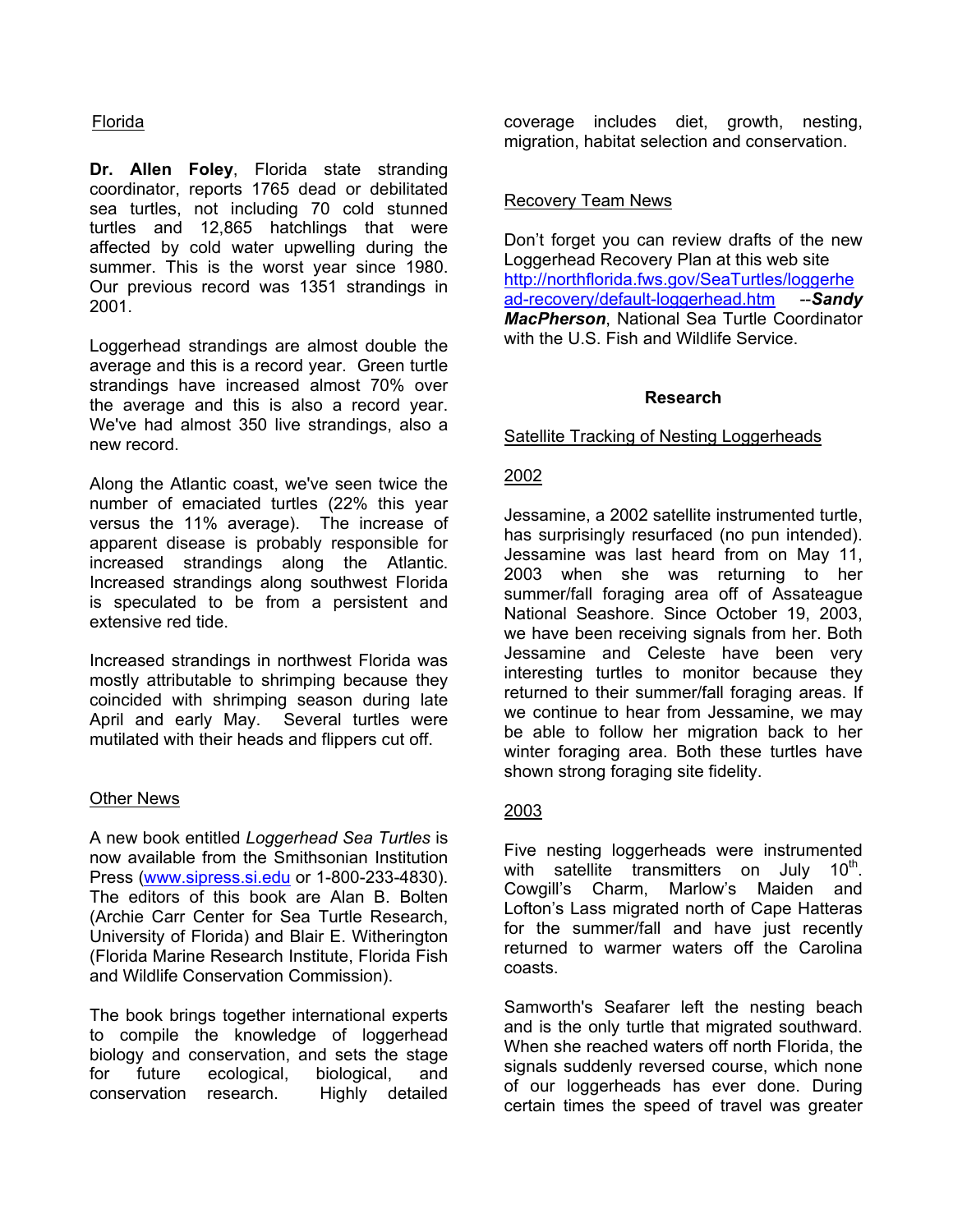than five km/hour. This is twice the speed of migrating loggerheads. Just off the south tip of Hilton Head Island, South Carolina, the signals turned and headed towards shore as if following the channel into Calibogue Sound. The signals ceased here. These movements and velocity would suggest that the transmitter (turtle?) was involved with a boat. This atypical migratory track is a mystery.

Baldwin's Belle migrated to an area approximately 100 km northeast of the nesting beach and has remained there.

You can follow the turtles' migrations at www.dnr.state.sc.us/marine/turtles.

#### A New Invader

Beach vitex (*Vitex rotundifolia*) is a recently introduced woody vine, native to Korea, which has been documented on a number of beaches in South Carolina. This new invasive plant poses a serious threat to native plants and animals along the southeastern coast. It totally crowds out native beach grasses such as sea oats and sea beach amaranth (an endangered species) and can deter nesting of loggerhead turtles (a threatened species).

The South Carolina Beach Vitex Task Force has been established in cooperation with the South Carolina Exotic Pest Plant Council. Over the next year, we will be conducting an ecological assessment to document apparent impacts of *Vitex*. It is expected that the Clemson University Plant Industry Department will conduct a regulatory assessment to determine if beach vitex should be listed as a state noxious weed in South Carolina.

Sea turtle volunteers will be a vital component of the Task Force for documenting the locations of plants and in removing seedlings from the dunes.

#### Photo Gallery

This year many of our volunteers have furnished digital photos to document their strandings, using either their own cameras or those provided by NMFS. We now have 302

photo files in our database and will furnish Wendy Teas, National STSSN Coordinator, with a CD at the end of the year. These photos have assisted in confirming species as well as documenting injuries. Thanks to all of you who have made the effort to furnish this valuable documentation.

Sally Murphy, *State Coordinator*  Charlotte Hope, *Biologist* DuBose Griffin, *GIS Analyst, Sea Turtle Desk*  Joan Seithel, *Technical Assistant*

If you have questions or comments, please contact: Endangered Species Office S. C. Department of Natural Resources P. O. Box 12559 Charleston, SC 29422-2559 Phone: 843-953-9015 Fax: 843-953-9353 E-mail: sccturtle@mrd.dnr.state.sc.us URL: http://www.dnr.state.sc.us/marine/turtles



# *Thanks!*

*We wish to thank all the members of the network, both those involved with nest protection and with strandings, for your tireless efforts this past season. You are a vital part of sea turtle conservation in South Carolina.*